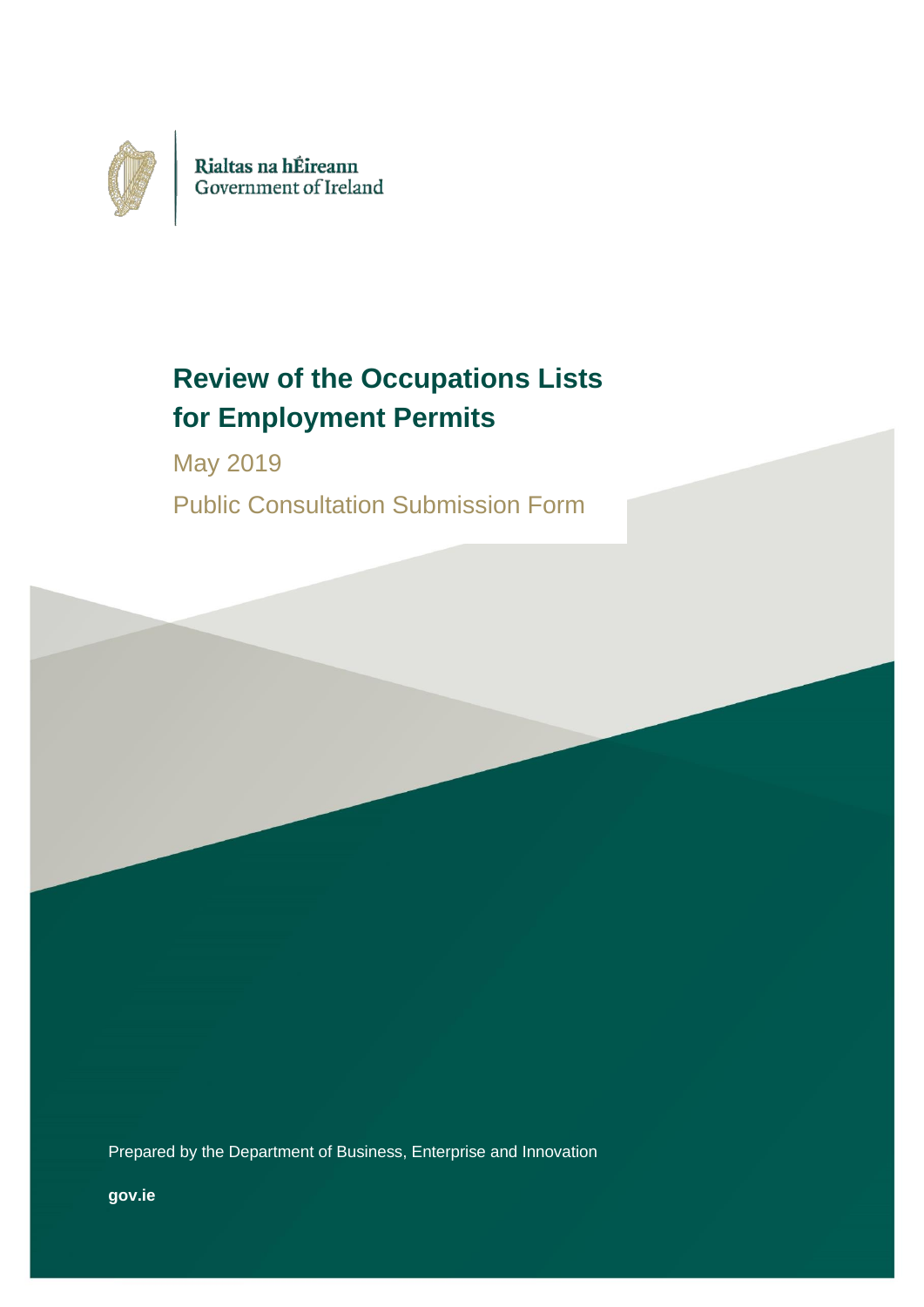## **1. Review of the Critical Skills Occupations List and the Ineligible Occupations List, May 2019**

The Economic Migration Policy Unit of the Department of Business, Enterprise and Innovation now invites submissions from representative bodies, Government Departments, Agencies, and other interested parties to a public consultation to review the eligibility of occupations appearing on the Critical Skills List and the Ineligible Occupations List for employment permits.

### Submissions will only be accepted on the attached form and must be submitted by email to [empu@dbei.gov.ie](mailto:empu@dbei.gov.ie) by **5pm, 12th July 2019.**

You are invited to make a submission with your observations if you feel that there is a skills deficit or surplus of individuals holding such skills, or, a shortage of labour or surplus of individuals available to fill those labour needs, in relation to occupations in your sector and the impact of which is adversely affecting your industry. We are interested in any factors that you consider are appropriate in order to have an occupation considered for adjustment on the lists, for example, information on skills or labour shortages incurred and for how long, recruitment efforts undertaken, retention difficulties, relevant training incentives, impact on business, expansion plans etc., or other evidence or data such as industry surveys or reports and views within your sector.

The submission process is an opportunity for stakeholders to provide information and experiences and potentially different perspectives on the nature and extent of skill and/or labour shortages. Stakeholder submissions are a vital source of information and views, helping inform the Department's final assessment of the status of occupations.

### **1.1 Observations of other Government Departments**

Respondents are advised that copies of submissions will be forwarded to the relevant lead Government Departments for their sector and their observations and input sought in respect of those submissions. This is to promote an integrated approach to addressing skills and labour shortages in the State. Economic Migration Policy Unit will also undertake any necessary follow up with submitters and consultation with Government Departments/State Bodies and industry groups. This review process will involve consultation with an Interdepartmental Group (IDG) chaired by the Department of Business, Enterprise & Innovation with membership drawn from senior officials of key Government Departments and offices. At the end of the consultation process the Department will make recommendations to the Minister for Business, Enterprise and Innovation. Changes to the lists approved by the Minister will then be given legal effect by way of a statutory instrument.

### **1.2 Publication of Submissions and Freedom of Information**

Any personal information, which you volunteer to this Department, will be treated with the highest standards of security and confidentiality, strictly in accordance with the Data Protection Acts 1988 and 2003. However, please note the following:

- The information provided in the submission form will be shared with relevant Government Departments and State organisations during the review process.
- The Department will publish all submissions received under this consultation on its website, and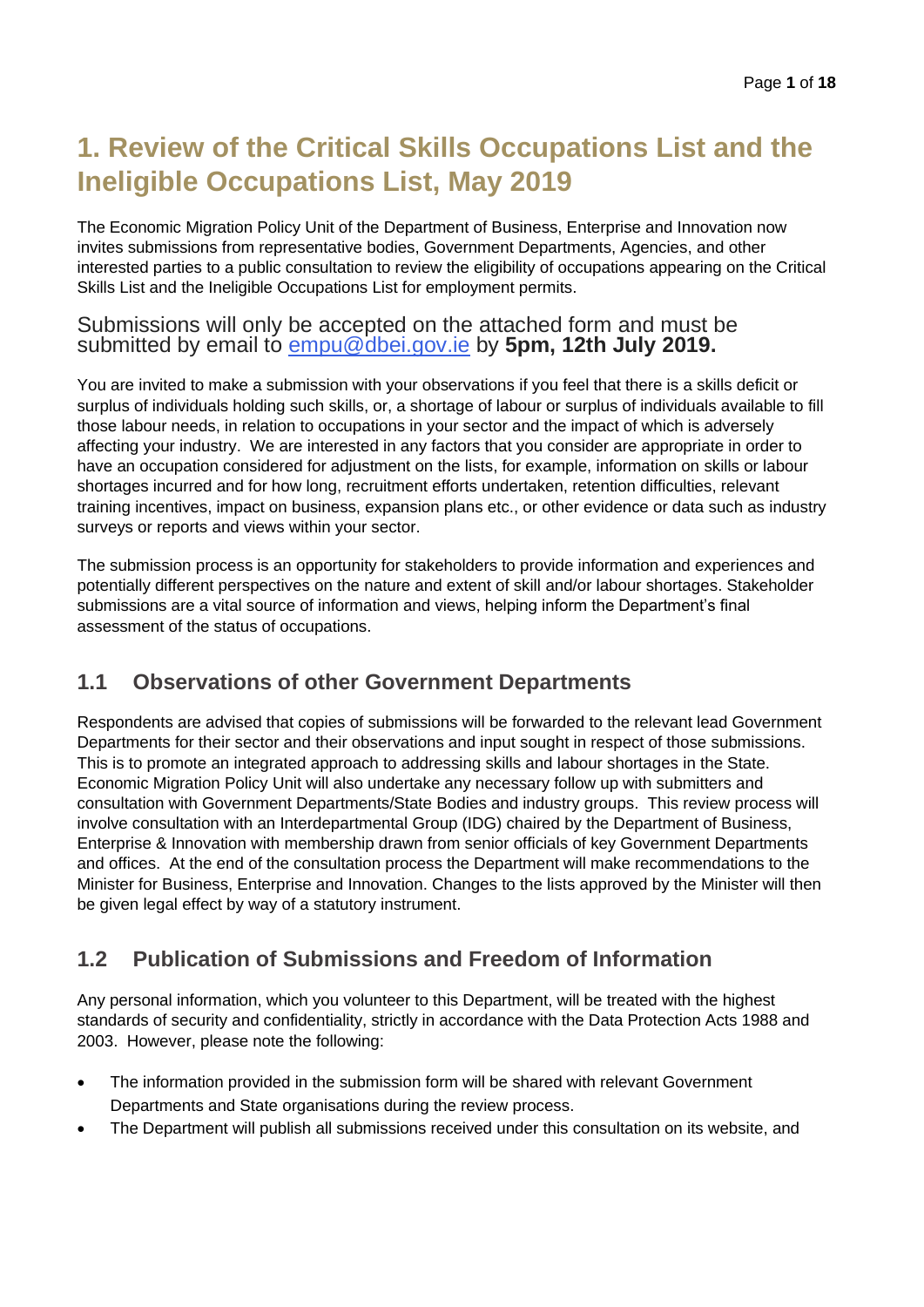- as information received by the Department is subject to the Freedom of Information Act, such information may be considered for possible release under the FOI Act. The Department will consult with you regarding such information before making a decision should it be required to disclose it.
- If you wish to submit information that you consider commercially sensitive, please identify that information in your submission and give reasons for considering it commercially sensitive.

# **2. Economic Migration Policy**

Ireland operates a managed employment permits system maximising the benefits of economic migration and minimising the risk of disrupting Ireland's labour market. The system is intended to act as a conduit for key skills which are required to develop enterprise in the State for the benefit of our economy, while simultaneously protecting the balance of the labour market.

The employment permits regime is designed to facilitate the entry of appropriately skilled non-EEA migrants to fill skills shortages, however, this objective must be balanced by the need to ensure that there are no suitably qualified Irish/EEA nationals available to undertake the work and that the shortage is a genuine one.

Only where specific skills prove difficult to source within the State and wider EEA, may an employment permit be sought by an employer to hire a non-EEA national. To implement this policy, Ireland currently operates an employment permits regime that:

- focuses on key sectors and skills shortages, especially in economically strategic enterprises with potential for jobs growth;
- adheres to the principle of community preference and avoids disrupting the labour market or reducing the employment opportunities for the resident population;
- ensures that employment permit holders are making a positive net contribution to the Irish economy;
- minimises the potential for abusing the employment rights of migrants, is clear and consistent and therefore attractive to migrants and employers;
- is administratively effective and efficient, has a clear legislative basis, and is sufficiently flexible to react quickly to changes in the labour market.

### **2.1 The Occupational Lists for Employment Permits**

The system is, by design, vacancy led and driven by the changing needs of the labour market, expanding and contracting in tandem with its inherent fluctuations. In order to ensure that the employment permits schemes are responsive to changes in economic circumstances and labour market conditions, the system is managed through the operation of the Critical Skills Occupations List and the Ineligible Occupations List for the purpose of granting an employment permit.

- Occupations included on the **Critical Skills List** are highly skilled occupations which are experiencing labour or skill shortages in respect of qualifications, experience or skills and which are required for the proper functioning of the Irish economy.
- Occupations not on either List where an employer cannot find a worker, are considered eligible occupations for an employment permit, subject to criteria, but are not eligible for Critical Skills Employment Permits.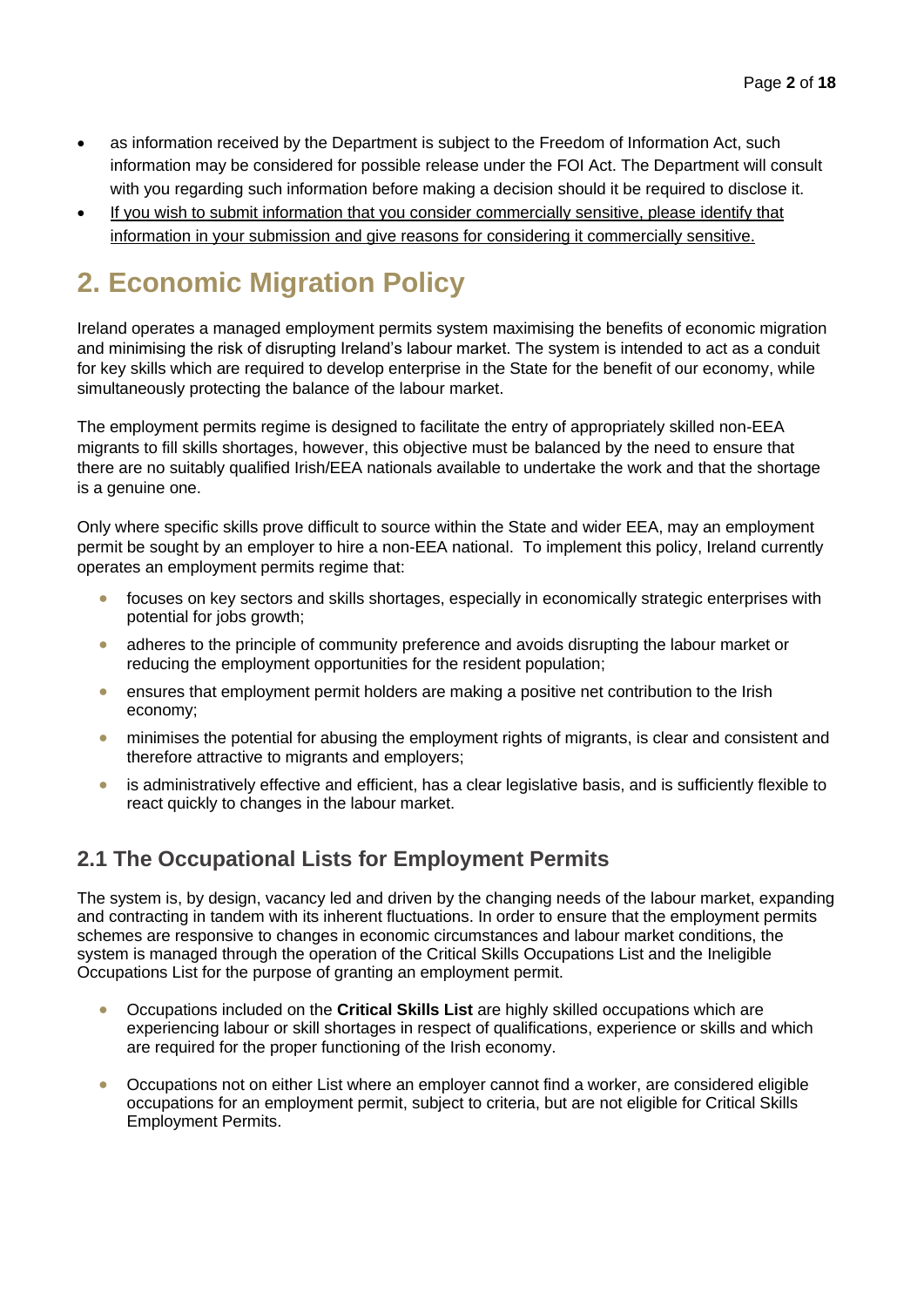• Occupations included on the **Ineligible Occupations List** are occupations in respect of which there is evidence that there are more than enough Irish/EEA workers available to fill such vacancies, and therefore an employment permit shall not be granted in Ireland.

For your information, the current Lists, effective from 22<sup>nd</sup> April, can be found on the following website page link: [https://dbei.gov.ie/en/What-We-Do/Workplace-and-Skills/Employment-Permits/Employment-](https://dbei.gov.ie/en/What-We-Do/Workplace-and-Skills/Employment-Permits/Employment-Permit-Eligibility/)[Permit-Eligibility/](https://dbei.gov.ie/en/What-We-Do/Workplace-and-Skills/Employment-Permits/Employment-Permit-Eligibility/)

### **2.1.1 The Standard Occupational Classification system (SOC 2010)**

The Lists are organised using the Standard Occupational Classification system (SOC 2010), a system devised to classify roles into occupational categories. SOC2010 is structured in nine major groups and 25 sub-major groups followed by minor groups and unit groups. Within the structure of the classification, occupations fall broadly into four skill levels.

The Lists operate at Levels 3 and 4 of SOC-2010. When processing employment permits, the Department evaluates the occupation based on its own criteria and salary, title, qualifications and specifications etc., are indicative of those criteria used by the Department in determining the relevant SOC code to be applied.

**Submitters are advised to review the SOC2010 listing and identify the most appropriate SOC code for the occupation referred to in order to provide clarity to the specific role. Link to the SOC system is also available on the following webpage under 'Classification of employments' [https://dbei.gov.ie/en/What-We-Do/Workplace-and-Skills/Employment-Permits/Employment-](https://dbei.gov.ie/en/What-We-Do/Workplace-and-Skills/Employment-Permits/Employment-Permit-Eligibility/)[Permit-Eligibility/.](https://dbei.gov.ie/en/What-We-Do/Workplace-and-Skills/Employment-Permits/Employment-Permit-Eligibility/)**

### **2.2 The Review Process**

In order to maintain the relevance of these lists of occupations to the needs of the economy and to ensure the employment permits system is aligned with current labour market intelligence, the lists are subject to twice-yearly evidence based review which involves consideration of the research and labour market intelligence undertaken by the Skills and Labour Market Research Unit (Solas), the Expert Group of Future Skills Needs, the National Skills Council, education outputs, sectoral upskilling and training initiatives and any known contextual factors (e.g., planned expansions in sectors, if known). The observations and input of relevant Government Departments are also incorporated in addition to the public consultation process. Submissions to the review process are also considered by the Economic Migration Policy Interdepartmental Group chaired by the Department of Business, Enterprise and Innovation with membership drawn from senior officials of key Government Departments and Solas.

The Report on the Review of Economic Migration Policy, which Minister Humphreys published last September, included the recommendation that in order to make changes to the occupations lists, there would need to be a clear demonstration that recruitment difficulties are solely due to shortages across the EEA and not to other factors such as salary and/or employment conditions.

An occupation may be considered for inclusion on the Critical Skills List or removal from the Ineligible List provided that:

- There are no suitable Irish/EEA nationals available to undertake the work;
- Development opportunities for Irish/EEA nationals are not undermined;
- Genuine skills shortage exists and that it is not a recruitment or retention problem;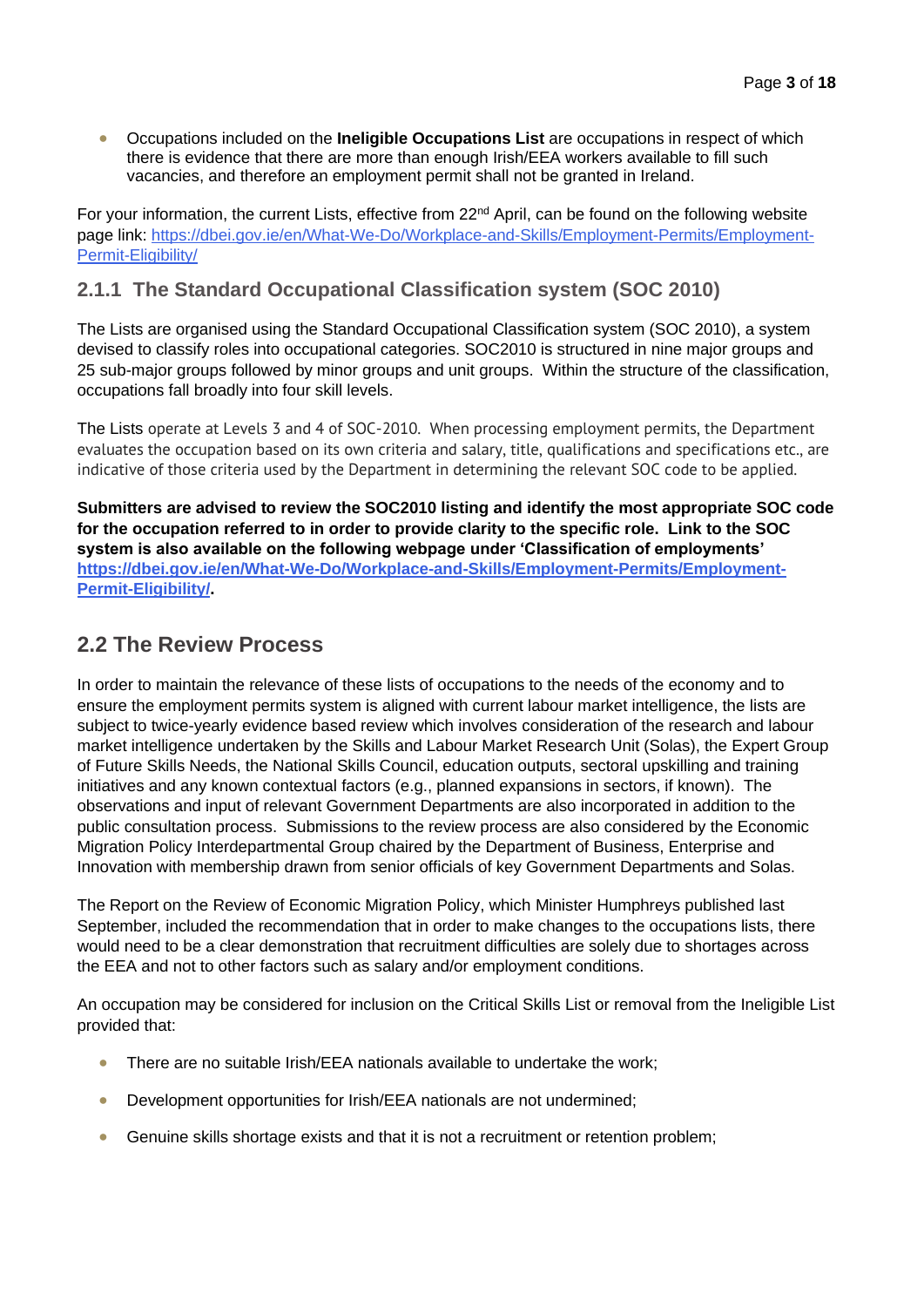- The Government's education, training, employment and economic development policies are supported;
- The skill shortage exists across the occupation, despite attempts by industry to train and attract Irish/EEA nationals to available jobs.

### **2.3 Applications for Employment Permits**

Parties considering making submissions to the review process should be aware that a range of criteria in addition to the eligibility of an occupation apply to the grant of employment permits. The criteria vary according to the type of employment permit application which is submitted. An elaboration of the policy underpinnings of the employment permits system is set out at: [https://dbei.gov.ie/en/What-We-](https://dbei.gov.ie/en/What-We-Do/Workplace-and-Skills/Employment-Permits/Employment-Permit-Policy/)[Do/Workplace-and-Skills/Employment-Permits/Employment-Permit-Policy/](https://dbei.gov.ie/en/What-We-Do/Workplace-and-Skills/Employment-Permits/Employment-Permit-Policy/)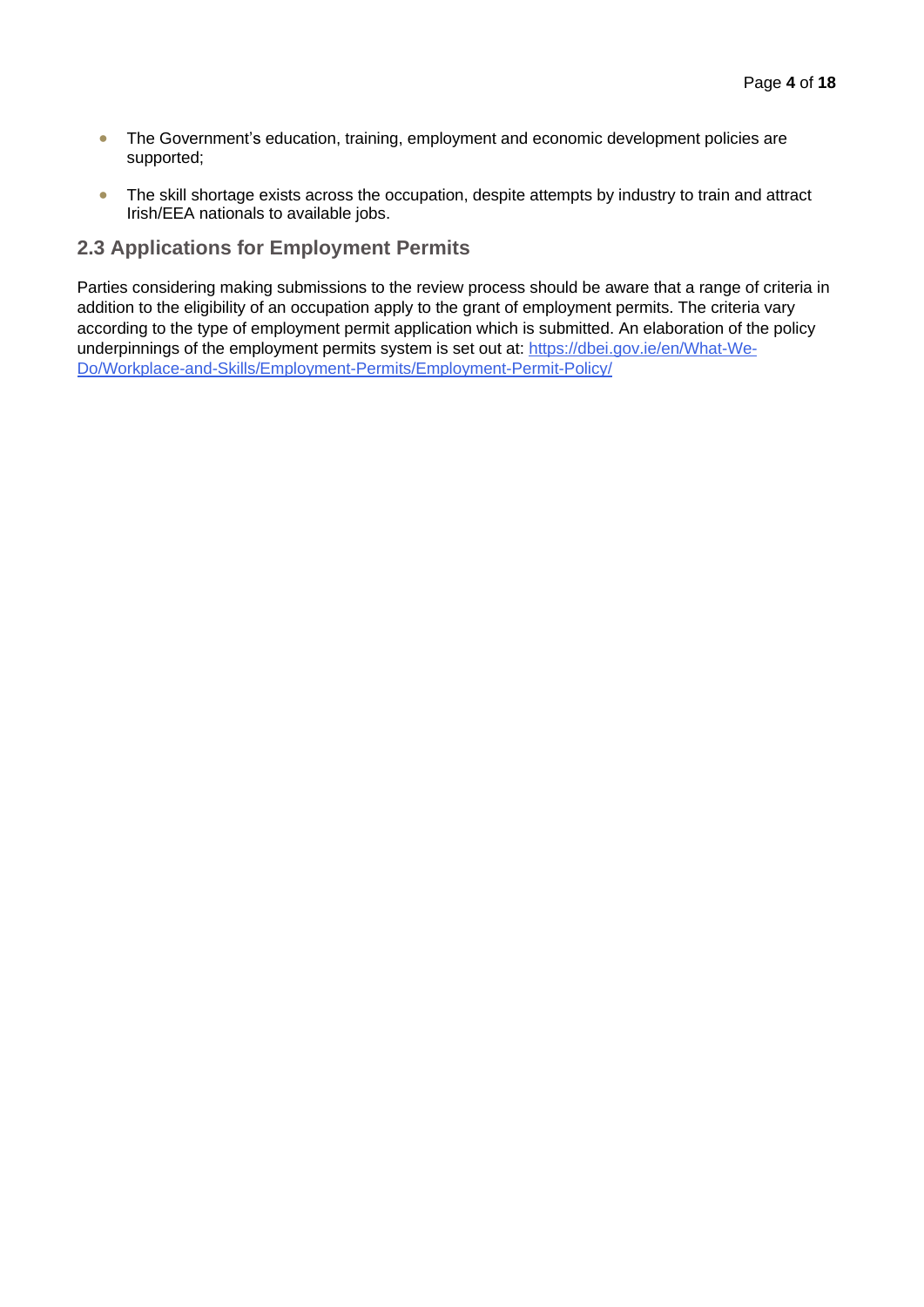# **A. Submitter Details**

#### **1. Name of firm/organisation and contact details:**

Migrant Rights Centre Ireland Aoife Smith Email: aoife@mrci.ie

#### **2. Please describe the main activity, sector and characteristics of the organisation making the submission** *[not required for Government Department/State Bodies]*

The Migrant Rights Centre Ireland (MRCI) is a national organisation working to promote the rights of migrant workers and their families living in situations of vulnerability throughout Ireland. Since 2001, we have been working with migrant workers in the employment permit system. In 2018 MRCI provided information and support on 1949 cases to people from 111 different countries. Of this, 34% were undocumented, 1 in 12 worked care and domestic work and 1 in 12 in restaurants. Other sectors included retail, hospitality, services and fisheries.

#### **3. Please provide an overview of your sector, including importance to the economy; recent and projected growth of the sector; national or sectoral strategies/actions; employment numbers/types of occupations in the sector**

ESRI projections show demand for health and social care to increase across all sectors, with the greatest increases in services for older people<sup>1</sup>. It projects demand for home help hours is to increase by between 38 to 54 per cent by 2030 from a base demand of 14.3 million in 2015. It further projects an increased demand of 66 per cent in home care packages. This will require an estimated additional 20,000 home care workers to meet demands<sup>2</sup>. According to the ESRI, this demand will drive additional expenditure in capital investment and expanded staffing and will have major implications for capacity planning, workforce planning and training.

In addition to staff for home care providers, there is growing demand for carers directly employed in the private home by families themselves. In MRCI's experience, families are hiring home carers directly which has resulted in a growth of informal employment of irregular migrant care workers across Ireland.

Research carried out by MRCI in 2016 with over 1,000 undocumented migrants, found that the overwhelming majority (89%) are in employment, typically (though not always) in sectors where lowpaid work is prevalent. The top five sectors of employment are Restaurant & Catering (32%), Domestic Work (29%), and Cleaning and Maintenance (13%). Other sectors include retail, hotel, medical, healthcare and agriculture.

<sup>1</sup> ESRI PROJECTIONS OF DEMAND FOR HEALTHCARE IN IRELAND, 2015-203[0 https://www.esri.ie/pubs/RS67.pdf](https://www.esri.ie/pubs/RS67.pdf)

<sup>2</sup> Home and Community Care estimate[s http://hcci.ie/home-and-community-care-ireland-calls-for-regulation-in-the-home](http://hcci.ie/home-and-community-care-ireland-calls-for-regulation-in-the-home-care-industry/)[care-industry/](http://hcci.ie/home-and-community-care-ireland-calls-for-regulation-in-the-home-care-industry/)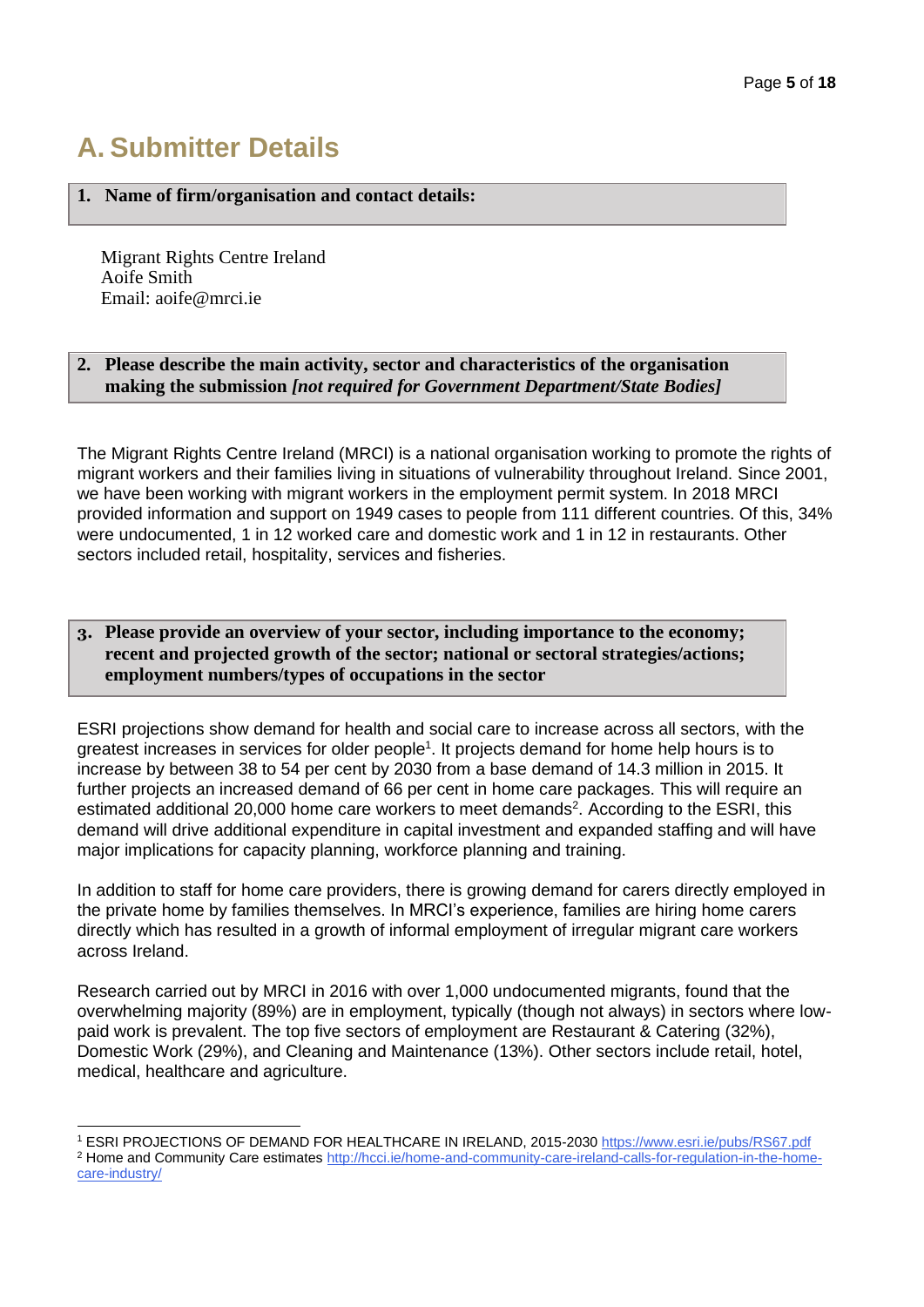A high proportion of these (66%) have been in their current job for over 2 years and of this 31% have been in the same job for over 5 years. 69% indicated that they are working over 30 hours, with more than half earning over €300 a week. This clearly demonstrates serious anomalies with the identification of labour and skills shortages.

Currently, an undocumented person employed in Ireland, with qualifications and multiple years' experience working, for example as a carer, cannot currently apply for a work permit. Current economic migration policy does not consider this significant pool of resident worker and means a wealth of skills in the state are not being fully utilised.

MRCI advocate for a sensible pragmatic approach to address labour market shortages by supporting workers to transition from irregular employment in to formal employment, thus tackling the growing informal market, creating revenue, and upholding workers employment rights. This could be done through making a provision for in-country applications for employment permits, by relaxing employment permits rules to allow undocumented workers apply for an employment permit in an eligible occupation. Any undocumented worker who has a proven job offer in an eligible occupation and who meets a set of predefined criteria can apply.

We believe this is a humane approach that would allow undocumented migrants who are living and working in Ireland long term come forward in a safe way and apply for an employment permit. We also believe this makes sound economic sense due to the prevalence of undocumented workers in areas of labour market shortage such as care, agriculture, restaurants and construction. It is sensible in terms of current housing issues also as workers are already in situ, and accustomed to Ireland.

**4. If you are not a representative body, please provide the name and contact details of your representative body for your sector, if there is one.**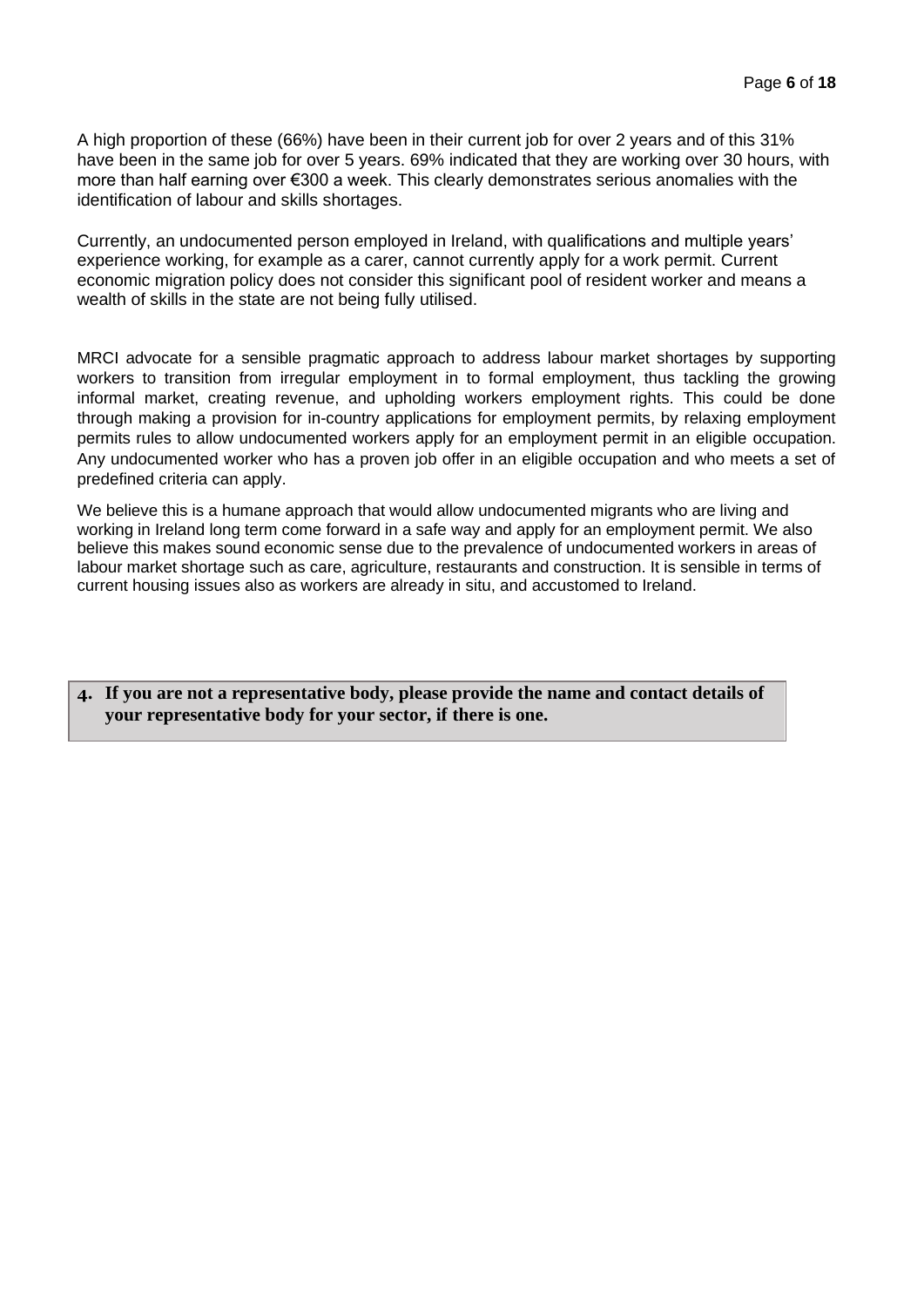## **B. The Occupation**

#### **5. Please state the Occupation title**

Care Worker, Senior Carer, Domestic Workers including Childminders and Elder care givers,

| (see 2.2.1 above) | <b>6.</b> The Standard Occupational Classification Code most appropriate to this role (link) |
|-------------------|----------------------------------------------------------------------------------------------|
| 6145              | Care workers and home carers                                                                 |
| 6146              | Senior care workers                                                                          |
|                   | All Domestic Workers (carers and childminders)                                               |

| 7. What status do you propose for this occupation? |
|----------------------------------------------------|
| For inclusion on the Critical Skills List          |
| For removal from the Critical Skills List          |
|                                                    |
| For inclusion on the Ineligible Occupations List   |
|                                                    |

### **8. Please provide details of the occupation to include the following: a. Brief overview of the role / job profile**

Health care assistants and care workers caring for the old, sick or frail. They provide caring, personal and household services.

#### **b. Current average remuneration this role attracts (basic salary not including bonuses, allowances etc.)**

Between 11 Euro and 15 Euro per hour

#### **c. Qualifications and/or level of experience required to fulfil the role**

Varies depending on employer. HSE approved providers basic requirement is 2 modules of QQI level 5 in Care Skills

#### **d. The number of employees in your organisation currently working in this role**

MRCI's My Fair Home is a network of over 500 migrant carers.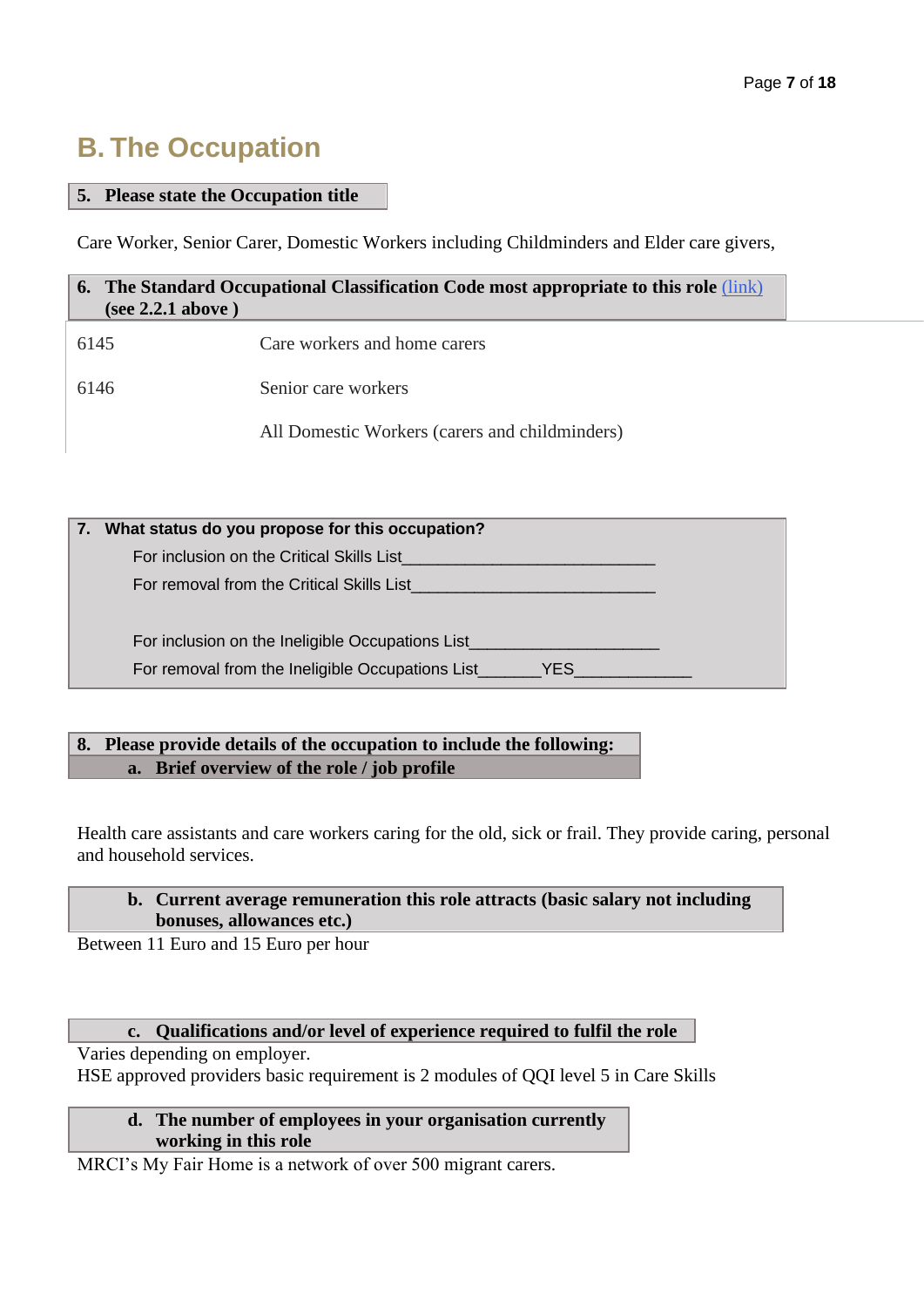### **e. What progression opportunities does the role allow**

NA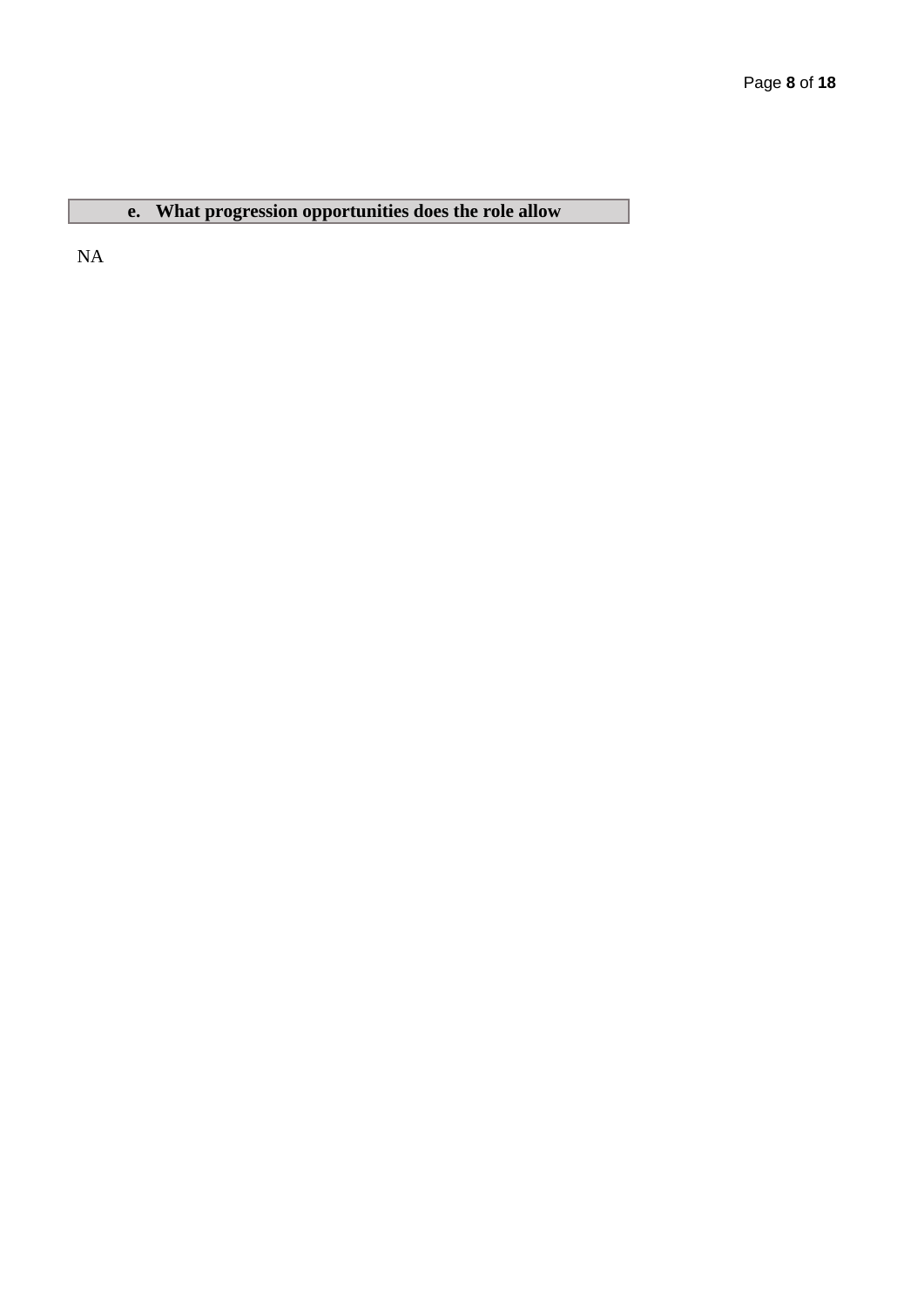# **C.Reasons for adjustment:**

The Department must be satisfied that industry is committed to meeting its labour needs from the resident and EEA labour market, and that recourse to the recruitment of foreign nationals is only undertaken where a genuine skills shortage exists, rather than other factors relating to the conditions of the employment which should be addressed through means other than economic migration.

#### **9. Please provide an overview of the challenges faced by your business/sector, i.e., extent of labour and/or skills shortages; the impact and consequences for your business/sector if labour demands are not achieved**

The exclusion of care occupations including homecare and domestic work from the occupations list means that there is no correlation between demand for homecare and the critical lack of supply of workers. The shortage of available homecare workers to work in the private home has given rise to practices of families employing migrants, including undocumented migrants, as undeclared carers for ageing relatives.

MRCI data shows a high concentration of undocumented migrants employed in this sector<sup>3</sup>. This is an inevitable consequence of the absence of employment permits for the sector. This is not a long term solution to care, as workers are unprotected and vulnerable to exploitation, while families who rely on undocumented carers cannot avail of the tax relief measures available to employ a caregiver, it also increases activity in the informal market.

While it is not expected that labour migration policy will respond to the full needs of the care and homecare sectors, a cross departmental approach to alleviate the current crisis and address a future crisis is imperative. Therefore, the removal of certain occupations from the ICEL is a necessary piece a complex jigsaw.

#### **10. Please provide any general information that you feel is pertinent in relation to your industry, e.g. wage ranges for occupations where shortages occur, whether the perceived shortage is general to the occupation or only occurs at specific levels of experience, or for very specific expertise.**

There has been a chronic lack of investment in health, care and social care services in Ireland for decades. Currently, the homecare sector operates a two-tier system of care delivery. Homecare workers employed by the public service and (i.e. HSE) have much better terms and conditions than non-HSE Homecare workers.

<sup>&</sup>lt;sup>3</sup> Ireland is Home [https://www.mrci.ie/resources/publications/ireland-is-home-survey-policy-paper-on-the-lives-of](https://www.mrci.ie/resources/publications/ireland-is-home-survey-policy-paper-on-the-lives-of-undocumented-migrants-in-ireland/)[undocumented-migrants-in-ireland/](https://www.mrci.ie/resources/publications/ireland-is-home-survey-policy-paper-on-the-lives-of-undocumented-migrants-in-ireland/)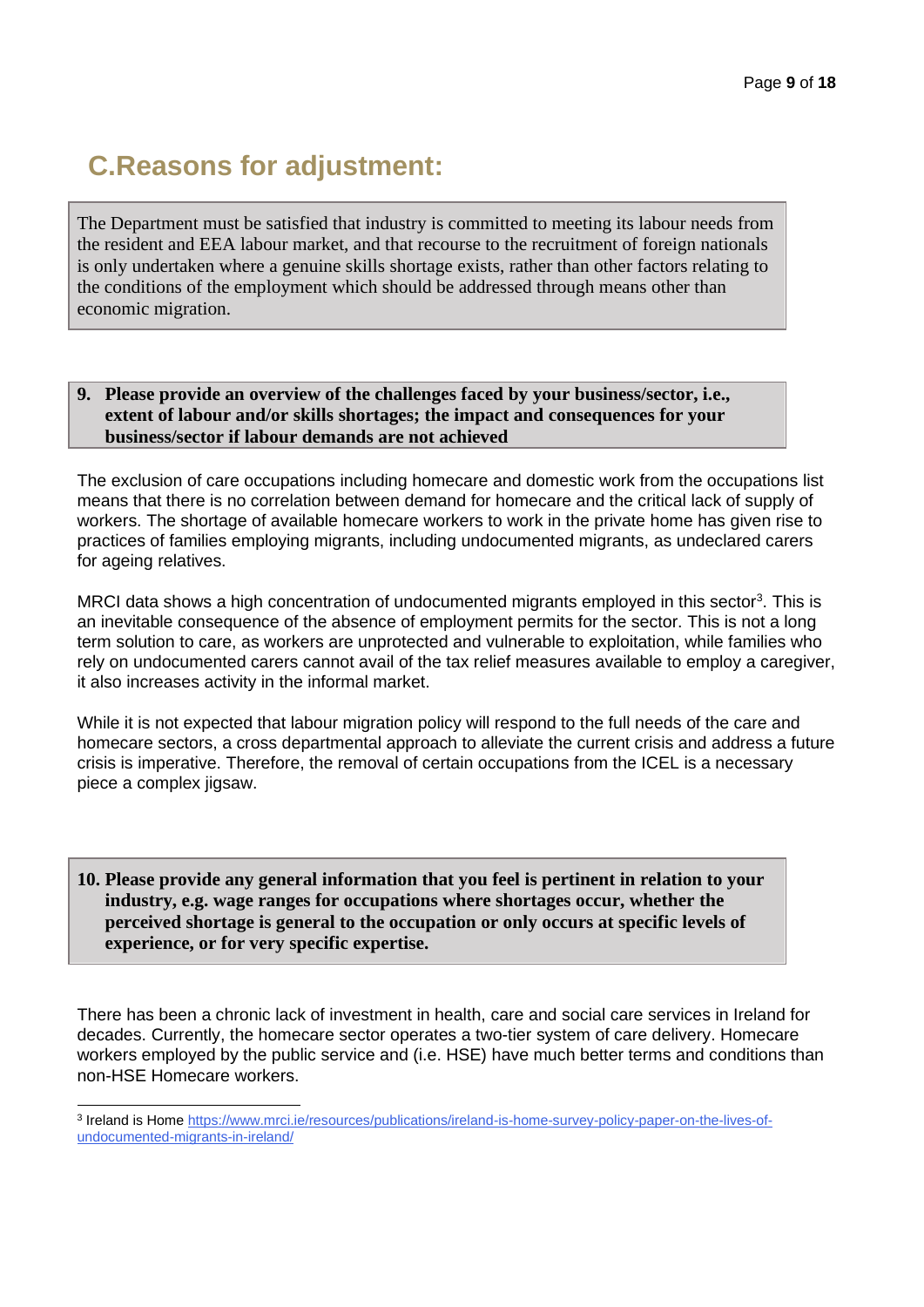HSE-employed staff have annualised hour contracts, which affords a worker a guaranteed number of hours per week with limited unsocial hours. In contrast, care workers employed by non-HSE agencies have If-and-When contracts, work unsociable hours and are often not reimbursed for travel costs. Average wages range from €11-15 per hour.

Labour shortages are experienced by public, private and not for profit home care providers and it is more challenging to find staff in rural areas. There is a continued demand for live in/out care in the private home and for carers with specialised training and qualifications in dementia, Alzheimer's and Parkinson's and in palliative care.

MRCI is in favour of opening up the occupations identified, and in tandem are concerned with protecting workers rights and tackling exploitation, particularly in vulnerable and isolated sectors of the labour market. We make reference to the recent Review of Economic Migration Policy Report of the Inter Departmental Group, which states that "*Employment Permits Unit, Workplace Relations Commission (WRC), DEASP and INIS should develop and deliver a coherent and unified information campaign to employers, particularly when low skilled employments are removed from the ineligible occupations list"*.

We welcome this approach and believe it is very relevant in relation to concerns with the removal of the above occupations in care and homecare. We believe that early regular inspections should be carried out in workplaces and be accompanied by the above stated campaigns to deal with any emerging employment related issues and to address issues and concerns of the past.

In addition, HSE waiting lists for home care supports are in excess of  $6250<sup>4</sup>$  people with average waiting list of up to 3 months. Recruitment is the number one issue for home care providers nationwide. We also see continued demand for carers in the private home sector, in the absence of employment permits this demand is met by the informal market.

#### **11. Do you have any plans for expansion or development envisaged?**

NA

#### **12. Wider economic factors may have an influence on such occupational shortages. For example, are the labour/skills shortage or surplus impacting productivity, innovation or competitiveness? Please provide evidence.**

The Economic and Social Research Institute (ESRI) has forecast GDP growth of 8.9 per cent for 2018, followed by growth of 4.5 per cent for 2019<sup>5</sup>. In September 2018 unemployment stood at 5.4 % close to what is generally regarded a 'full employment'<sup>6</sup> . These factors will exacerbate labour shortages experienced in care and across the homecare sector.

<sup>4</sup> http://www.carealliance.ie/userfiles/file/Briefing%20Paper%202%20Web(1).pdf

<sup>5</sup> <https://www.esri.ie/news/economic-growth-revised-upward-in-2018-and-2019/>

<sup>6</sup> <https://www.cso.ie/en/releasesandpublications/er/mue/monthlyunemploymentseptember2018/>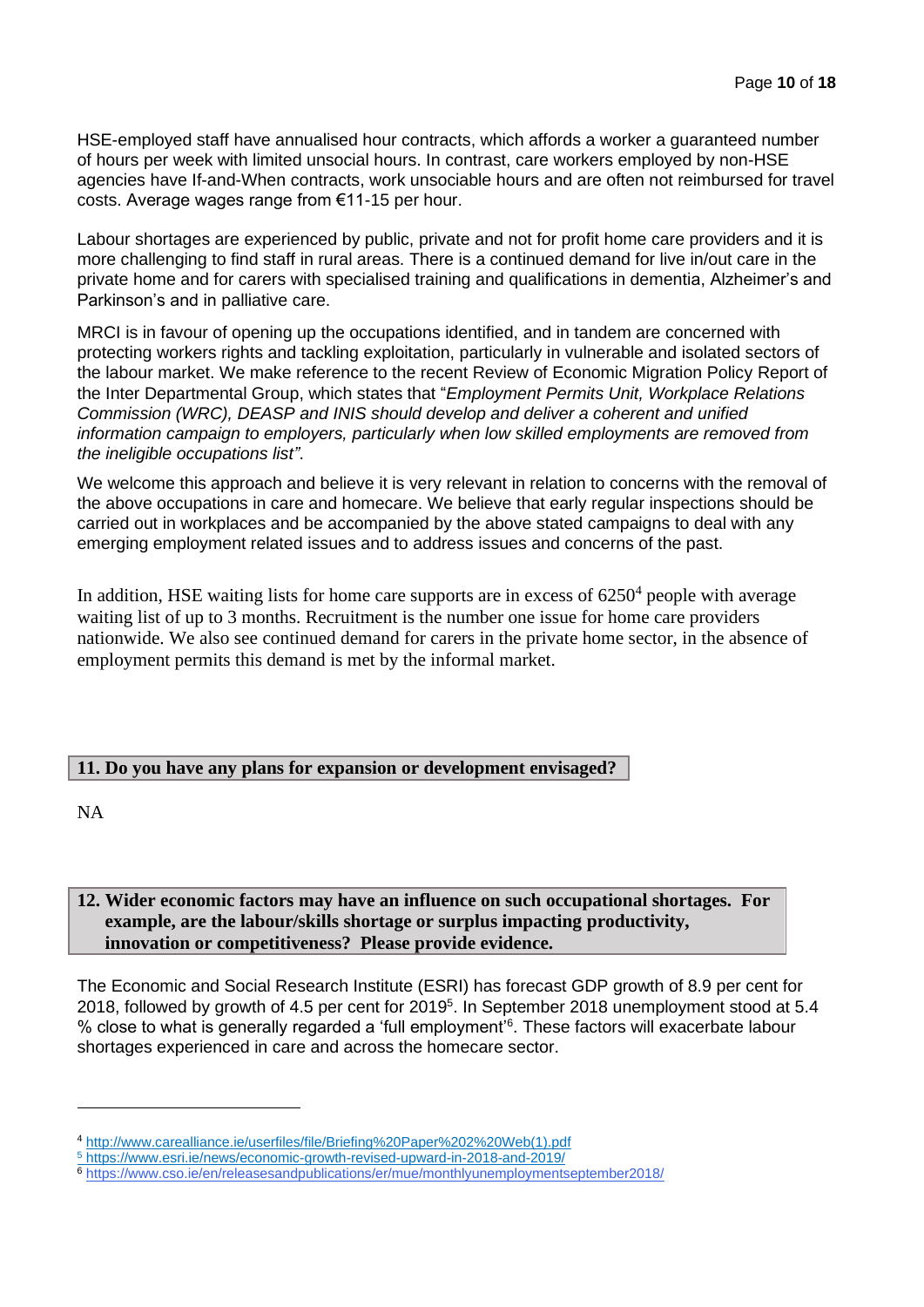Projections from Eurostat indicate that the workforce across the EU will shrink by 50 million over the next 50 years<sup>7</sup>. A decline in the number of workers that are potentially available will have a knock-on effect on tax receipts, social welfare and pensions. Without responsive and far-reaching labour migration policies, it will be increasingly difficult to address labour shortages and demographic change. This challenge will be felt across all sectors but particularly in the provision of care for our aging populations.

EU preference for workers presumes to link EU unemployment and migration. Eurostat estimates that in the EU28 unemployment is at 6.7% (September 2018), the lowest since the start of the EU monthly unemployment series in January 2000<sup>8</sup>.

The Eurobarometer covering labour mobility in the European Union shows that 17% of the EU population indicated a willingness to work in a different country in the future, but the majority 60% indicated a non-European country as their intended destination<sup>9</sup>. It is therefore short-sighted to assert that unemployed EEA nationals will necessarily want to come and work in Ireland or another EU country. We cannot assume that all labour market needs will be met by EEA workers.

Furthermore, the latest available data (2016) shows that proportion of women (traditionally family carers) in the paid work was 59.5% and is beginning to reach its pre-crisis level. This coupled with a reduction in family size means that less family carers will be available into the future. In addition, government initiatives to attract workers from the live register have not been sufficient to meet sectoral shortages. Labour migration policy and this review must address these concerns and crisis level of labour shortages in care.

<sup>7</sup> ECB Economic Bulletin, Issue 2 / 2018 – Articles; The economic impact of population ageing and pension reforms Carolin Nerlich and Joachim Schroth (ECB 2018)

[http://www.ecb.europa.eu/pub/pdf/other/ebart201802\\_02.en.pdf?f3b30b505d07b44d89eaec15561e678d](http://www.ecb.europa.eu/pub/pdf/other/ebart201802_02.en.pdf?f3b30b505d07b44d89eaec15561e678d)

<sup>8</sup> [https://ec.europa.eu/eurostat/statistics-explained/index.php/Unemployment\\_statistics](https://ec.europa.eu/eurostat/statistics-explained/index.php/Unemployment_statistics) <sup>9</sup> Geographical and labour market mobility Summary Pub (June 2010)

[http://ec.europa.eu/commfrontoffice/publicopinion/archives/ebs/ebs\\_337\\_sum\\_en.pdf](http://ec.europa.eu/commfrontoffice/publicopinion/archives/ebs/ebs_337_sum_en.pdf)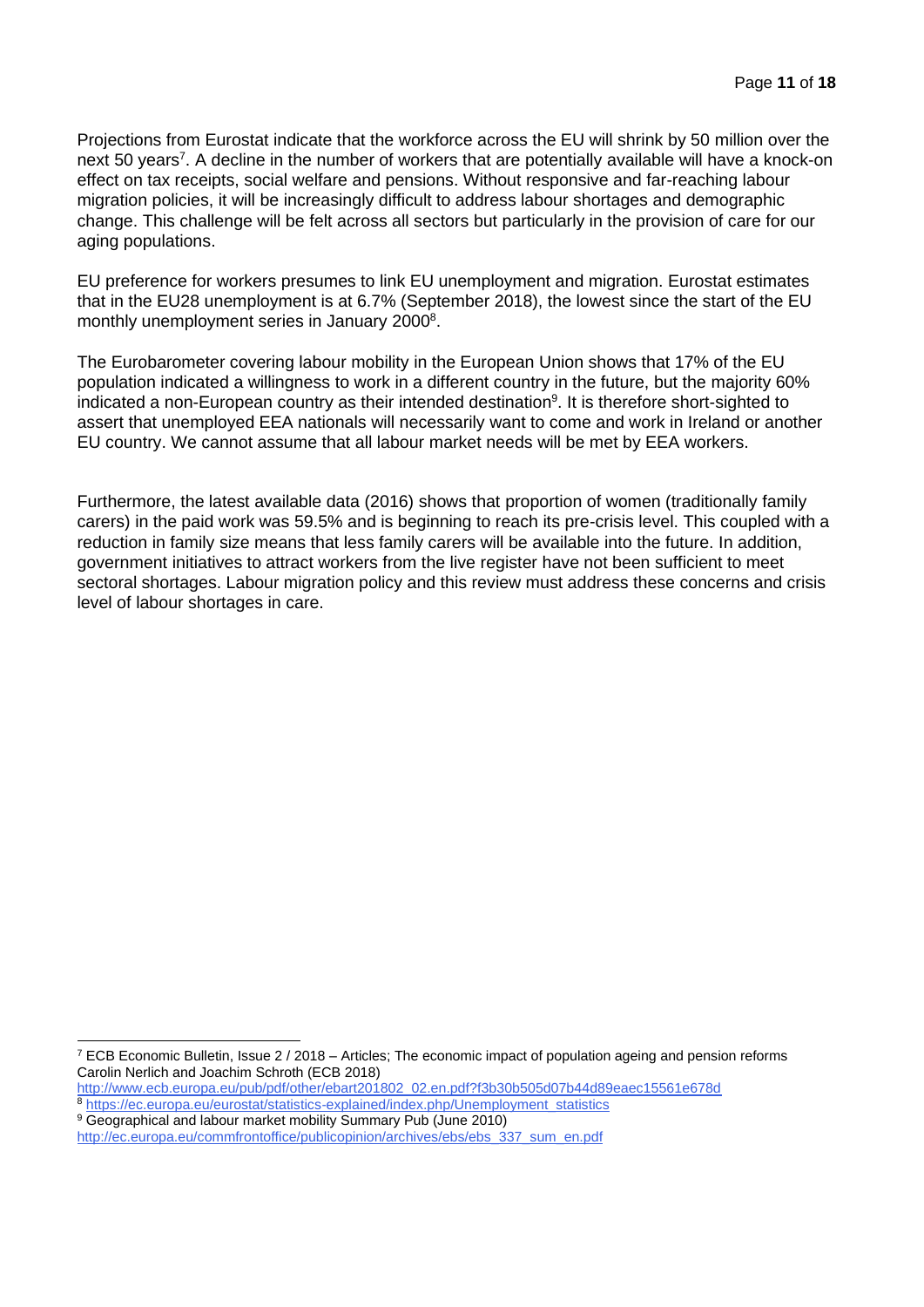## **D.Training, innovation and industry initiatives**

The Department must be satisfied that the industry is committed to fully utilising the domestic/ EEA labour market before industry considers employing non-EEA nationals.

**13. Please provide information on any demonstrated industry commitment to training and industry initiatives to enhance domestic/EEA recruitment that you are aware of, specifically:**

**a. What steps are being taken by industry and employers in the short term and long term to address this shortage?** 

**b. Describe global labour-saving innovations in your industry and how your company or sector is planning to adopt these**

*c.* **Are you aware of initiatives by the sector to upskill the resident population or plans by industry representatives to engage with education and training providers in ensuring that the sector's skills needs are met?**

*d.* **Are there education and training initiatives and programmes? If yes, why is the graduate output not sufficient to meet your sector's needs, e.g. quality of graduates? quantity? geographic mobility?**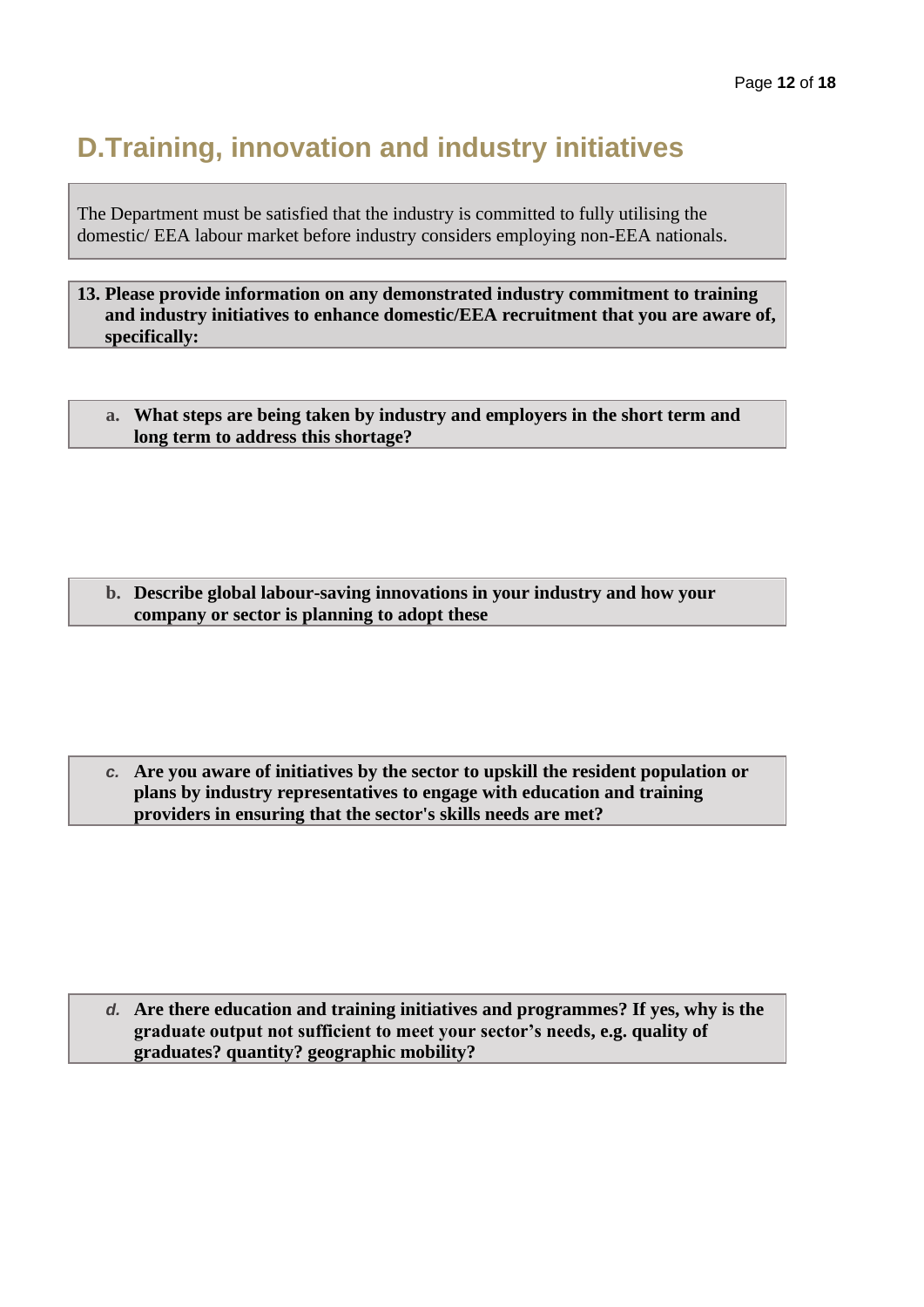*e.* **Does your business have an agreed skills plan? For example a plan for upskilling the current workforce and or potential workforce? If yes, describe the expected outcomes of the plan.**

#### **If no, what plans are in place to develop one and within what timeframe?**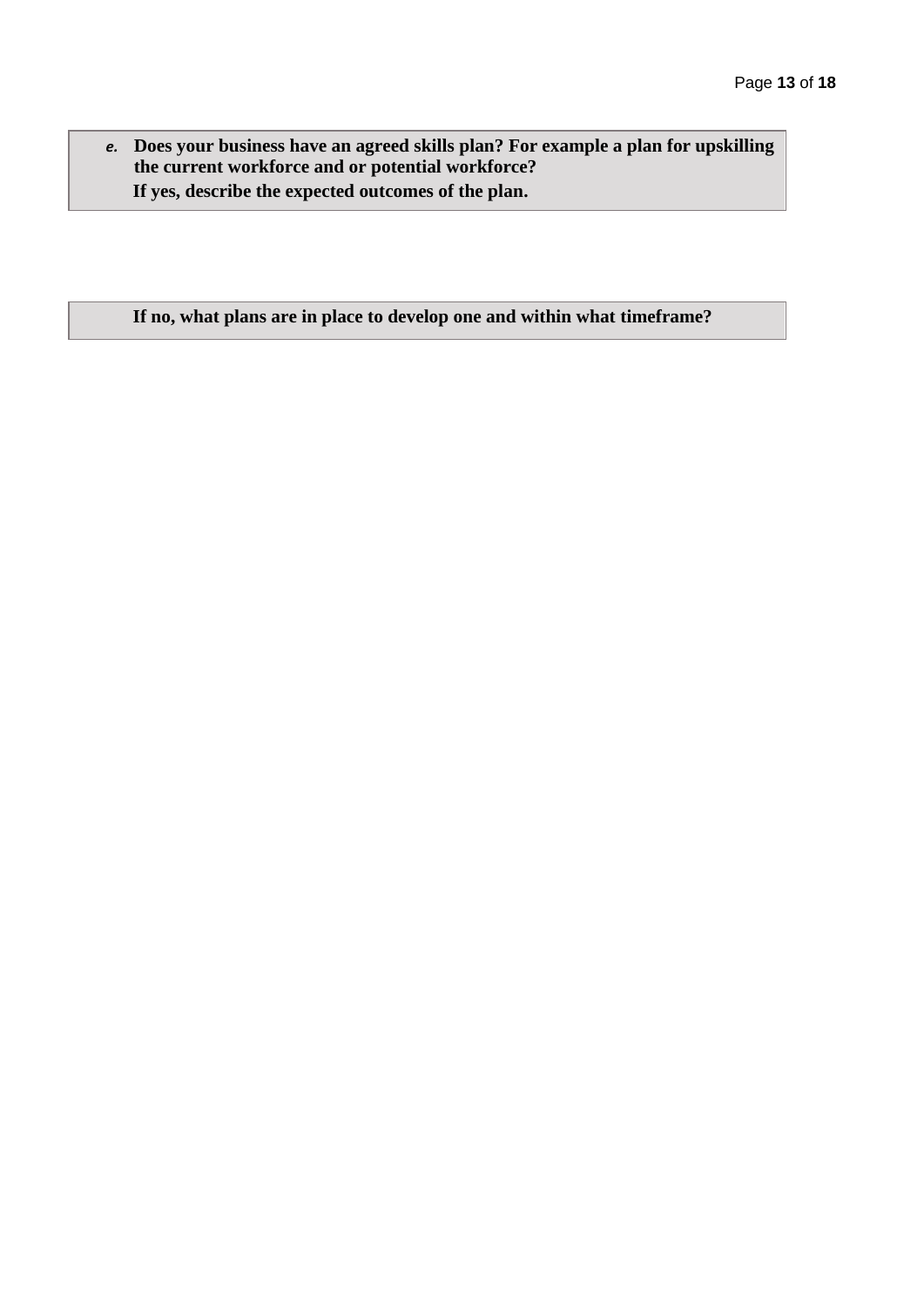## **E.Irish/EEA labour market resources**

The State is committed to supporting Irish and EEA job seekers and the economic migration system is managed to contribute to this support. The Department of Employment Affairs and Social Protection can provide a range of supports to employers seeking to fill vacancies, and applicants for employment permits to fill general labour needs should avail of this support in the first instance. Changes to the eligibility of particular occupations in the context of the employment permits system will only be made where there is clear evidence of extensive engagement of sectoral actors in the Irish and European labour markets and where it is clear that the response to this engagement has proved inadequate to meet the relevant labour or skills requirement.

**14. Please provide information on the efforts made by your business/sector to recruit qualified Irish/EEA job seekers, i.e. campaign reach, duration, outcomes etc.**

**15. Please provide information on the actions taken by your business/sector to avail of the Department of Social Protection's Employer Engagement Team services to source qualified job seekers**

**16. Also please explain efforts made to recruit qualified EEA job seekers using for example Eures, Jobs Fairs, industry associations abroad, Jobs Ireland, etc.** 

**17. Have you used other methods other than Jobs Ireland, Jobs Fairs, e.g., industry associations abroad, etc.**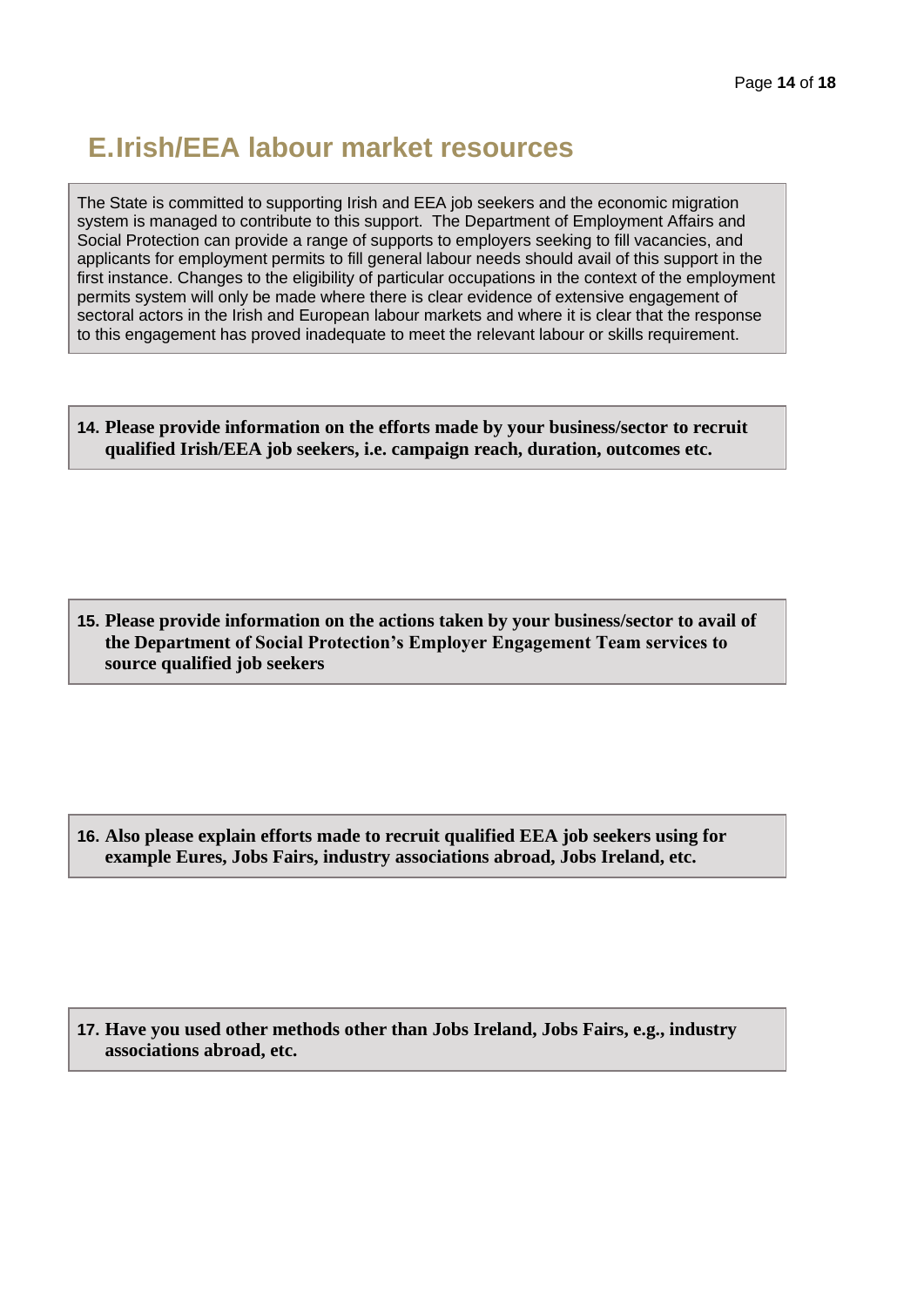## **F. Consultation**

#### **18. If not a representative body, have you consulted with any industry representative body on this issue?**

MRCI has met with Home Care and Community Ireland (HCCI) to discuss labour shortages (private umbrella groups of 80 home care providers),

MRCI has discussed the issue with representatives of the National Not For Profit Network (umbrella group of 30 plus not for profit home care providers)

**If yes, please provide some information on the aims and progress of the consultation?**

Aim is to provide data and evidence on shortages in their enterprise.

#### **19. Has your business/sector had any engagement with the lead policy Government Department for your sector on this issue?**

MRCI has sent a letter to Minister Jim Daly outlining the issues and sought a meeting with the minister which was unsuccessful.

The Migrant Rights Centre Ireland as part of Irelands' Home Care Coalition and has made representations to Minister Daly on the broader issue of homecare. The issue of labour shortages were included.

**If yes, please provide some details of the aim, progress, context of engagement and/or current status of such engagement and contact details for the Department official if possible**

At present the Home Care Coalition is engaged in a process with the Department of Health's Older Persons Unit with responsibility for developing the Statutory Home Care Scheme, proposed for 2021. Workforce planning and alignment with labour migration policy is a key area in this work.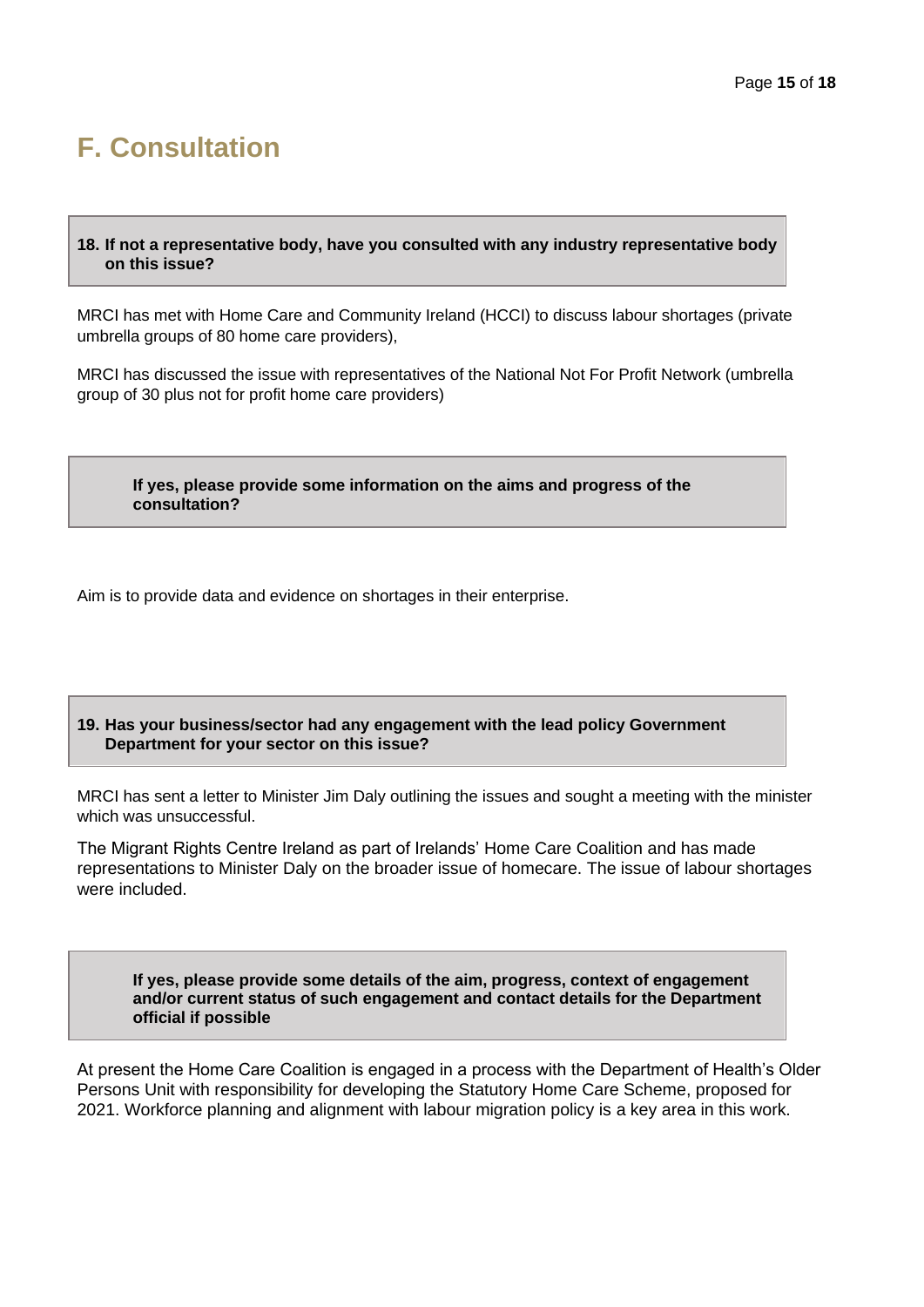**Thank your for your participation.**

**Please ensure any commercially sensitive information included in this submission has been indicated.**